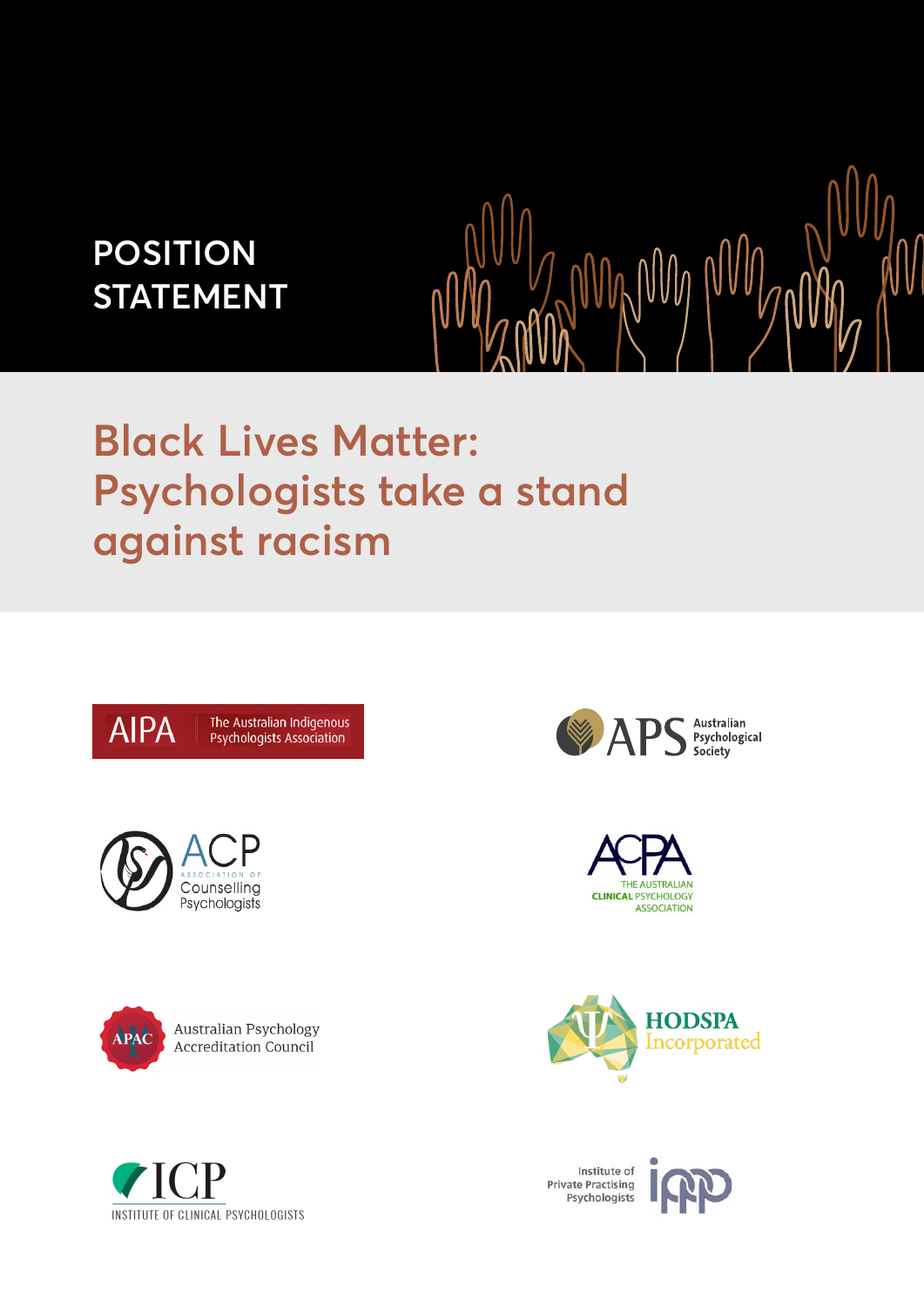### **POSITION STATEMENT**

### **Black Lives Matter: Psychologists take a stand against racism**



**Australian psychologists stand united against racism in all forms.**

**The Australian Indigenous Psychologists Association (AIPA) and the Australian Psychological Society (APS), in conjunction with the Association of Counselling Psychologists (ACP), Australian Clinical Psychology Association (ACPA), Australian Psychology Accreditation Council (APAC), Heads of Departments and Schools of Psychology Association (HODSPA), Institute of Clinical Psychologists (ICP), and Institute of Private Practising Psychologists (IPPP), stand together to call out and combat racism in our profession, our discipline and our society.**

Recent international events have put a spotlight on issues of systemic racism in our society. The resonance of the experiences of African American, Black American and Native American people in the US in their interactions with law enforcement and incarceration with those of Indigenous Australians demonstrates the global reach of this issue. In Australia, the Black Lives Matter movement has refocused attention on black deaths in custody and the disproportionate rates of Aboriginal and Torres Strait Islander people affected by the criminal justice system, where more than 400 Aboriginal and Torres Strait Islander people have **[died in custody](https://www.theguardian.com/australia-news/ng-interactive/2018/aug/28/deaths-inside-indigenous-australian-deaths-in-custody)** since the end of the Royal Commission into Aboriginal deaths in custody in 1991.

This movement has reminded us to reflect on the role we must play, as individuals and as a profession, in addressing racism and promoting equality and the social and emotional wellbeing of all Australians.

We recognise that racism impacts on Aboriginal and Torres Strait Islander people in many ways. It is historical, political, social, cultural, systemic and direct. The ongoing disparities in social and emotional wellbeing remind us of our responsibility to do more to stand against systemic racism.

In 2009, the **[Boatshed Racism Roundtable Declaration](https://www.telethonkids.org.au/globalassets/media/documents/aboriginal-health/working-together-second-edition/the-boatshed-racism-roundtable-declaration.pdf)** recognised that racism against Australian Aboriginal and Torres Strait Islander peoples exists in various forms and in all systems in Australia today. Research evidence shows that racism is a barrier to the social and emotional wellbeing of Aboriginal and Torres Strait Islander people, with a destructive impact on Aboriginal and Torres Strait Islander education, employment, health, mental health and wellbeing, well beyond its immediate impact.

Racism completely undermines all efforts to close the gap in health and other outcomes between Aboriginal and Torres Strait Islander peoples and other Australians.

We reaffirm our commitment to the recognition of Aboriginal and Torres Strait Islander peoples as the First Nations peoples of Australia, and the right of Indigenous peoples to exercise authority in education, employment, health and wellbeing for their communities, with the respectful support of Australian governments. We remain committed to ensuring that high quality research and evidence are at the heart of public policy and evidence practice, and that the voices of Aboriginal and Torres Strait Islander peoples are heard in shaping policy and practice.

Our profession is not immune to racism and discrimination. In 2016, the **[APS Apology to Aboriginal and Torres](https://www.psychology.org.au/About-Us/who-we-are/reconciliation-and-the-APS/APS-apology)  [Strait Islander people](https://www.psychology.org.au/About-Us/who-we-are/reconciliation-and-the-APS/APS-apology)** acknowledged psychology's role in contributing to their mistreatment and the erosion of culture. The cultural assumptions that underlie psychological assessment and diagnostic practices, approaches to treatment, and our field's complicity in research and policy provided the veneer of scientific rigor to harmful policies that further marginalised Aboriginal and Torres Strait Islander peoples. Our profession has not always respected their skills, expertise, world views and unique wisdom developed over thousands of years.

In 2020, we are reaffirming our commitment to action, and calling on others to join us.

We acknowledge that racism is present in the psychology profession and discipline, and we remain committed to addressing it.

Many organisations and professional bodies are taking a public stand against racism. We are asking more from the psychology profession.

 $n \Lambda$